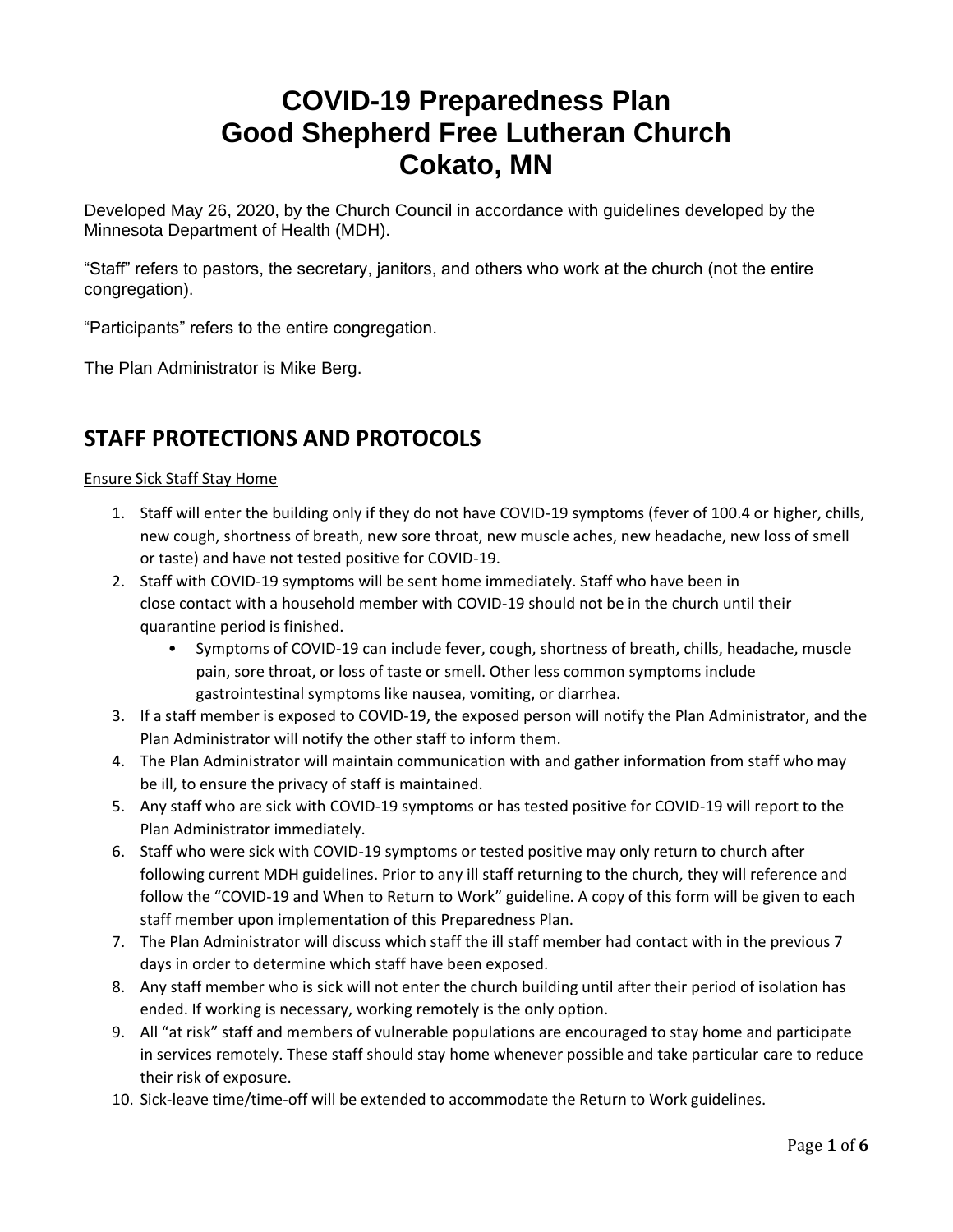#### Social Distancing – Staff Must Be At Least Six Feet Apart

- 1. Remote working is recommended for all staff to reduce the risk of exposure.
- 2. Since there are no designated "shifts" for any staff at the church, it is strongly encouraged that staff attempt to do their work when only a few other staff are at the church.
- 3. Staff are encouraged to come and go from the building without contact with other staff (do not "cross paths"), so as to avoid exposure.
- 4. Staff meetings will be limited to 10 people or fewer.
- 5. Staff are encouraged to use the bathroom only one person at a time, in order to maintain social distancing.
- 6. If two or more staff need to work together, they will work in an area of the church that allows for social distancing (i.e., the fellowship hall).
- 7. Six feet of physical space will be maintained between staff and the public whenever interacting.

#### Staff Hygiene and Source Controls

- 1. Staff will regularly wash their hands or use hand sanitizer while in the church building. The kitchen and bathrooms will be available for handwashing, and hand sanitizer will be readily available throughout the building.
- 2. Non-medical face coverings, gloves, and disinfectant will be available for staff to use.
- 3. "Hand-washing" and "Cover Your Cough" signs will be posted in all bathrooms.
- 4. Staff will wear face masks when 6 feet of space cannot be maintained, or when working on projects with others for extended periods of time.
- 5. Trash cans will be placed by bathroom doors to ensure a paper towel can be disposed of when operating the door.
- 6. The drinking fountain will not be used.
- 7. Food will not be shared communally.
- 8. Facial tissues will be available throughout the church to allow for proper cough/sneeze etiquette, and no-touch trash cans will be available.

### **BUILDING AND VENTILATION PROTOCOLS**

General Building Conditions: The church building will be assessed to determine the status and capacities of the utility systems within the building (e.g. ventilation, water-supply, sewer, gas), as well as potential issues associated with vermin, molds, and mildew, prior to putting the building into an operational status.

- 1. Follow established protocols for starting mechanical, electrical, plumbing, life-safety, and other systems after non-use.
- 2. Assess the building for indications of pest and vermin infestation, and consult a pest-control professional as appropriate.
- 3. Staff will refer to the CDC's Guidance for Reopening Buildings After Prolonged Shutdown or Reduced Operation.
- 4. Windows, fans, and air conditioning: CDC recommends working with facility management to determine how often to change air filters and to improve ventilation and exchanges for air from outside to the extent possible.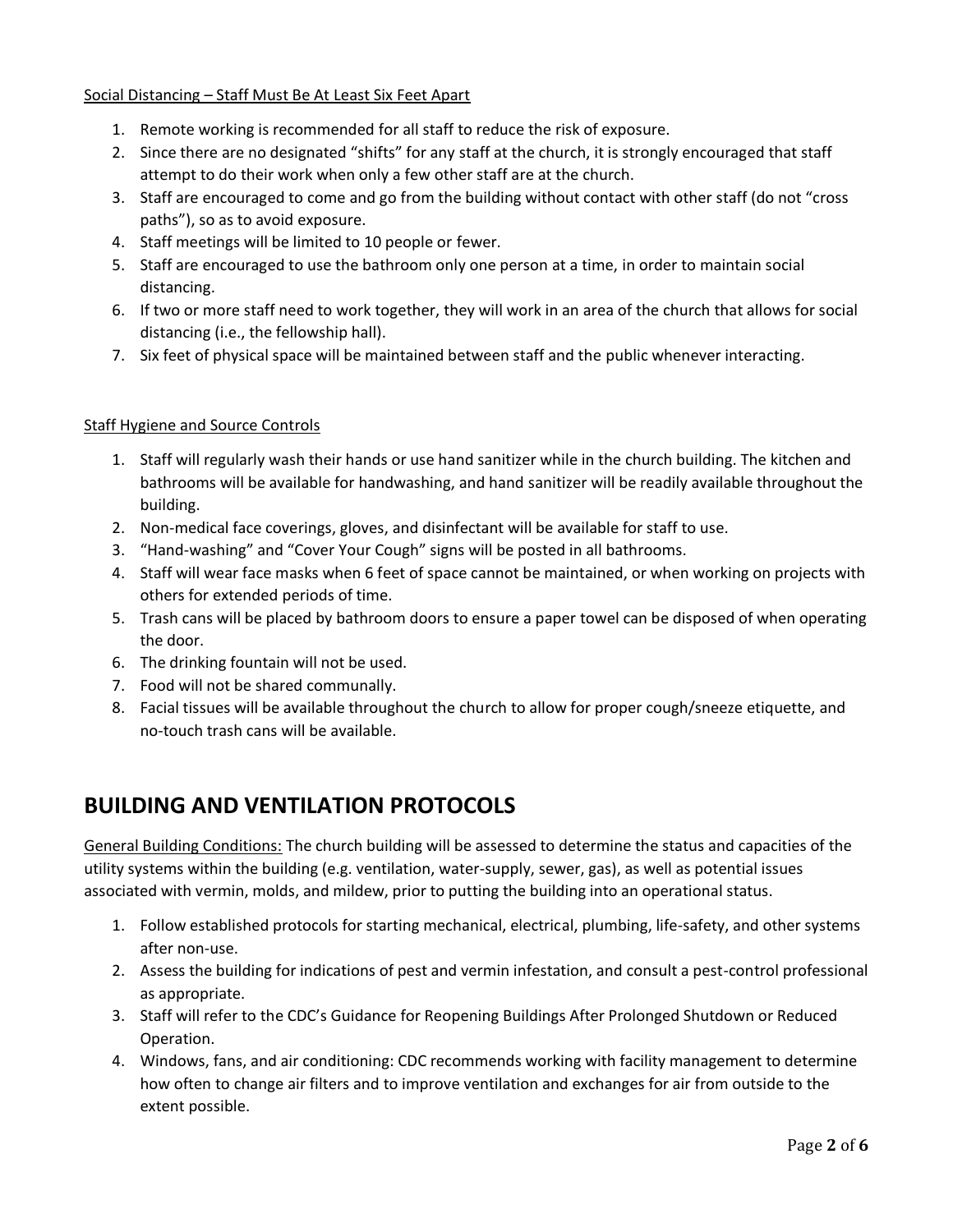Day-To-Day Operations: Once systems are in a safe operational status, ensure the following practices and protocols are maintained:

- 1. Continuously maximize fresh air into the work and communal spaces. Eliminate air recirculation. As much as possible, windows will be open for ventilation.
- 2. Minimize airflow from blowing across people.
- 3. In regards to the air conditioning system:
	- a. Supplement ventilation system with the use of portable HEPA filter units whenever possible.
	- b. Keep systems running longer hours (24/7 if possible) to enhance the ability to filter contaminants out of the air.
- 5. If you have the capacity to do so, the following is also recommended:
	- a. Maintain relative humidity levels of RH 40-60%.
	- b. Add a flush cycle to the controls of the HVAC system, and run HVAC systems for 2 hours before and after occupancy if your system allows for this.
	- c. Check and rebalance the HVAC system to provide negative air pressure whenever possible.
	- d. Consult an HVAC professional or the American Society of Heating, Refrigerating and Air Conditioning Engineers to ensure proper ventilation is provided, and ventilation systems are properly maintained. See ASHRAE's COVID-19 Preparedness Resources (https://www.ashrae.org/technical-resources/resources).

# **DROP-OFF, PICK-UP, AND DELIVERY PRACTICES AND PROTOCOL**

- 1. Deliveries will be received via a contactless method whenever possible.
- 2. Deliveries will be at the "Office Door" as much as possible.
- 3. Staff must maintain a distance of 6 feet or greater from others during interactions while receiving or exchanging deliveries.
- 4. Staff must minimize the unnecessary exchange of sharing of scanners, pens, or other tools with delivery personnel.

### **WORK AND GATHERING SPACE CLEANING AND DISINFECTION PROTOCOLS**

- 1. Prior to leaving the church building, staff will sanitize their work station with disinfecting wipes or a disinfecting cleaner.
- 2. All offices, restrooms, common areas, and controls will be cleaned and disinfected at least weekly.
- 3. Light switches will not be sanitized with a sprayable liquid agent. Disinfecting wipes, or a liquid agent damply on a rag, will be used on light switches.
- 4. Personal equipment, microphones, phones, and communion cups should not be shared. If they are shared, they will be disinfected after each use.
- 5. At least weekly and between gatherings, high-touch items will be cleaned: doorknobs, countertops, railings, handles, ends and tops of pews, tops of chairs in the fellowship hall, and any other high-touch items.
- 6. If it becomes known that a person who was at church becomes ill with COVID-19, cleaning and disinfecting of the work and gathering space will take place immediately, according to the CDC guidelines.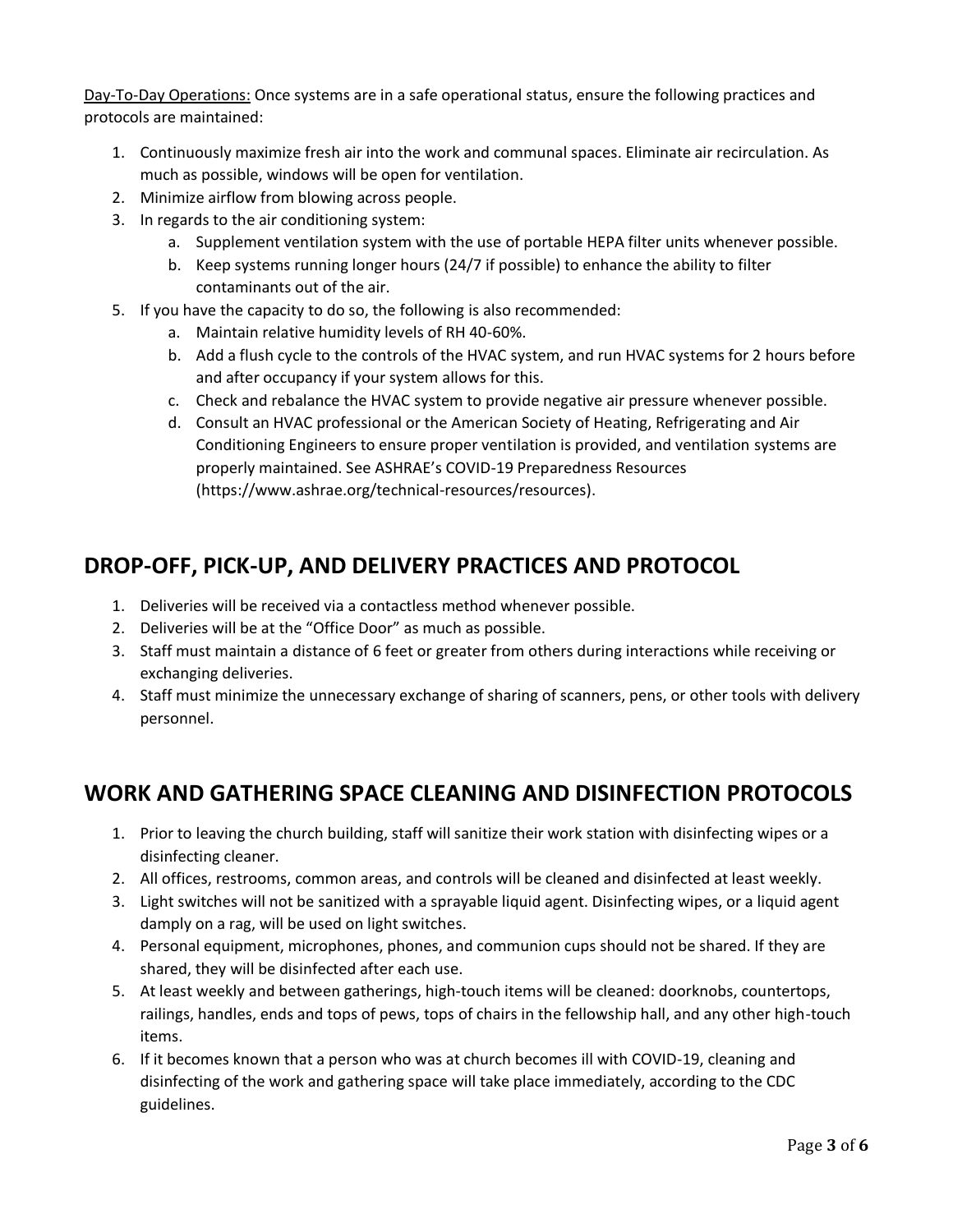- 7. Cleaning and disinfecting products will be chosen based on effectiveness and safety.
- 8. Anyone using cleaning or disinfecting products will review product labels, follow manufacturer specifications, and use required personal protective equipment for the product.
- 9. Hymnals and Bibles will be removed from the pews as they cannot be effectively cleaned. Pens will also be removed in order to reduce the risk of transmission.
	- a. In lieu of hymnals, the projector screen will be used to guide participants through the texts of the service and the songs.
	- b. In lieu of Bibles, participants are encouraged to bring their own Bibles to follow along during the services.
	- c. Bulletins will be available for participants to pick up from the table in the entryway. Bulletins will not be reused.

### **COMMUNICATIONS AND TRAINING PRACTICES AND PROTOCOL**

- 1. All leadership and staff will be trained regarding COVID-19 exposure, as well as applicable policies, procedures, practices, and protocols.
- 2. This COVID-19 Preparedness Plan will be available on the Good Shepherd Free Lutheran Church's website, and a physical copy will be posted on the bulletin board in the entryway. The Plan will be reviewed by all staff.
- 3. These rules and practices will be communicated to all staff and to anyone who uses the church's physical space (e.g. community groups, funerals, etc).
- 4. Staff will comply with and follow established rules and practices.
- 5. Communication will take place to educate participants about the steps being taken for their protection against COVID-19.

# **WHAT ORGANIZATIONS AND FACILITIES CAN DO TO MINIMIZE POSSIBLE TRANSMISSION**

- 1. Participants should conduct a self-check and stay home if they have symptoms of COVID-19: fever, cough, shortness of breath, chills, headache, muscle pain, sore throat, or loss of taste or smell. Other less common symptoms include gastrointestinal symptoms like nausea, vomiting, or diarrhea.
- 2. Participants must not attend services if they had close contact with a confirmed COVID-19 case or quarantined case, or had recent out of continent travel.
- 3. Persons who are at higher risk for severe illness are strongly encouraged to stay home. Current CDC guidelines recognize these groups as higher-risk:
	- a. People over the age of 65
	- b. People who live in a nursing home or long-term care facility
	- c. People who have serious underlying medical conditions:
		- i. Asthma (moderate to severe)
		- ii. Chronic kidney disease being treated with dialysis
		- iii. Chronic lung disease
		- iv. Diabetes
		- v. Hemoglobin disorders
		- vi. Immunocompromised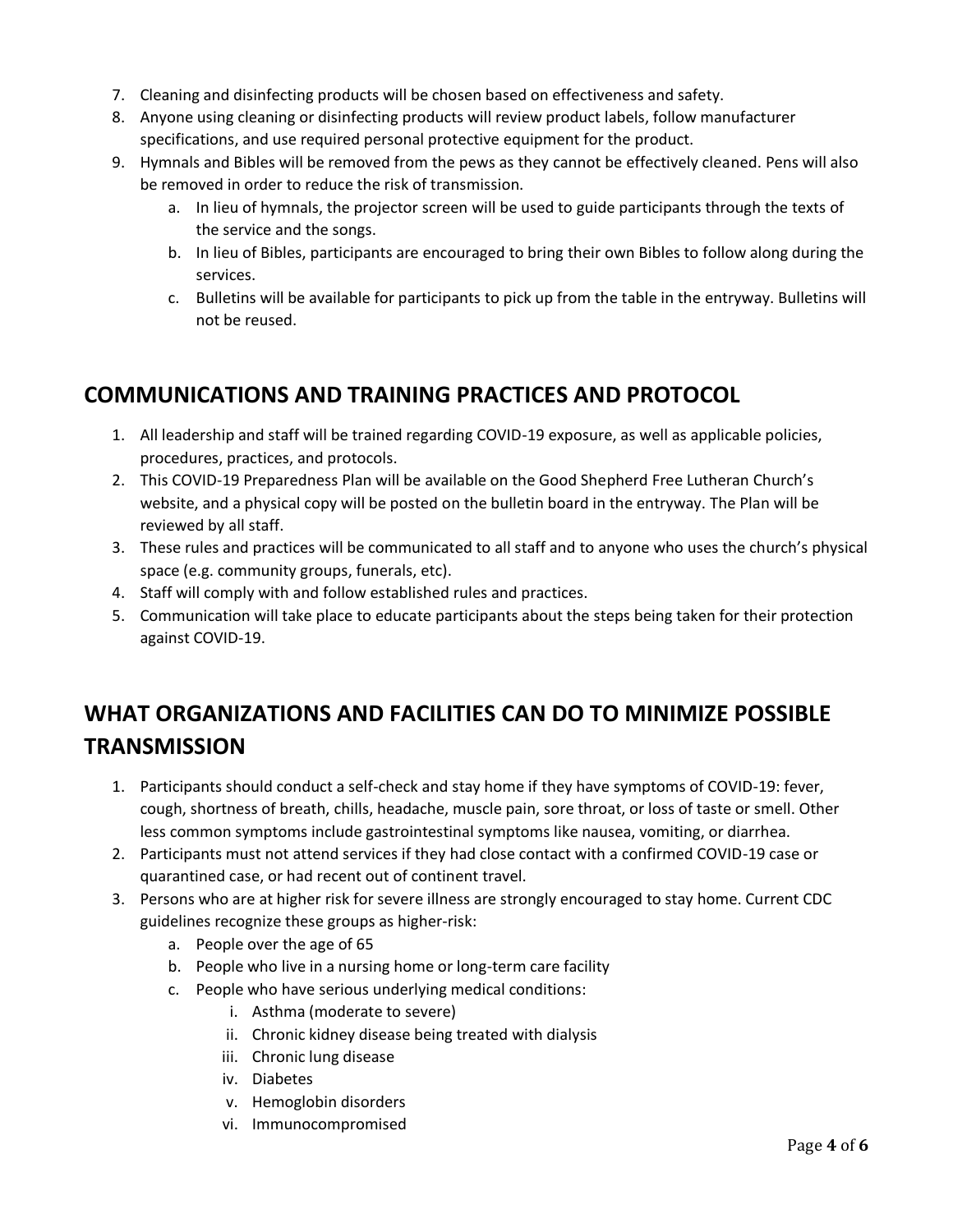- vii. Liver disease
- viii. Serious heart condition
- ix. Severe obesity
- 4. Signs will be posted to communicate with participants that if they do not feel well or have symptoms of COVID-19, they should stay home.
- 5. Participants should stay home if they have a household member experiencing symptoms of COVID-19.
- 6. If a participant begins to feel unwell while in the church, they should leave immediately and isolate themselves at home or seek medical attention.
- 7. Participants will regularly wash and/or sanitize their hands.
- 8. Equipment, products, and items touched by participants while in the church will be limited.
- 9. Participants are encouraged to wear a face covering or mask when they are able. Extra masks will be available for people who do not arrive with one. Even with the use of face coverings or masks, a distance of 6 feet will be maintained whenever possible.
- 10. Singing during the service will continue. Participants will be spaced by households throughout the sanctuary and fellowship hall.
- 11. Processionals and recessionals will only be done in a manner that maintains at least 6 feet of distance between people from different households.
- 12. The offering plates will be in stationary locations throughout the sanctuary, rather than being passed during the service.
- 13. Communion will be offered at least monthly to participants, with the following practices in place:
	- a. Distributors of the elements will use hand sanitizer prior to initiation and will wear gloves and face coverings during distribution
	- b. The participants will be ushered to the front of the church, spaced 6 feet apart according to household, in one line to receive the elements.
	- c. After the service, participants will dispose of their own cups in trash cans that are available at the back of the sanctuary.
	- d. There will be no singing during communion.
- 14. A distance of at least 6 feet from people not in the same household will be maintained at all times. Seating in the sanctuary and fellowship hall will be utilized to maintain this distance.
- 15. Participants will be ushered out of the sanctuary at the end of the service to maintain appropriate distancing between households.

### **OTHER IMPORTANT CONSIDERATIONS**

- 1. Some staff and participants may be at higher risk for COVID-19, and they are strongly encouraged to stay at home and not participate in any group gatherings involving people outside of their immediate household.
- 2. The worship services (and perhaps other gatherings, to be determined at a later date) will continue to be live-streamed so that people who choose to stay home may remain connected to the church body.
- 3. Our church will resume in-person Sunday worship services on May 31, 2020, according to this Preparedness Plan. Anyone who chooses to continue to stay at home will be respected by the church and its participants and will have no negative consequences from the church because of their decision.
- 4. There will be no nursery care available at this time.
- 5. All unnecessary rooms of the church will be locked.